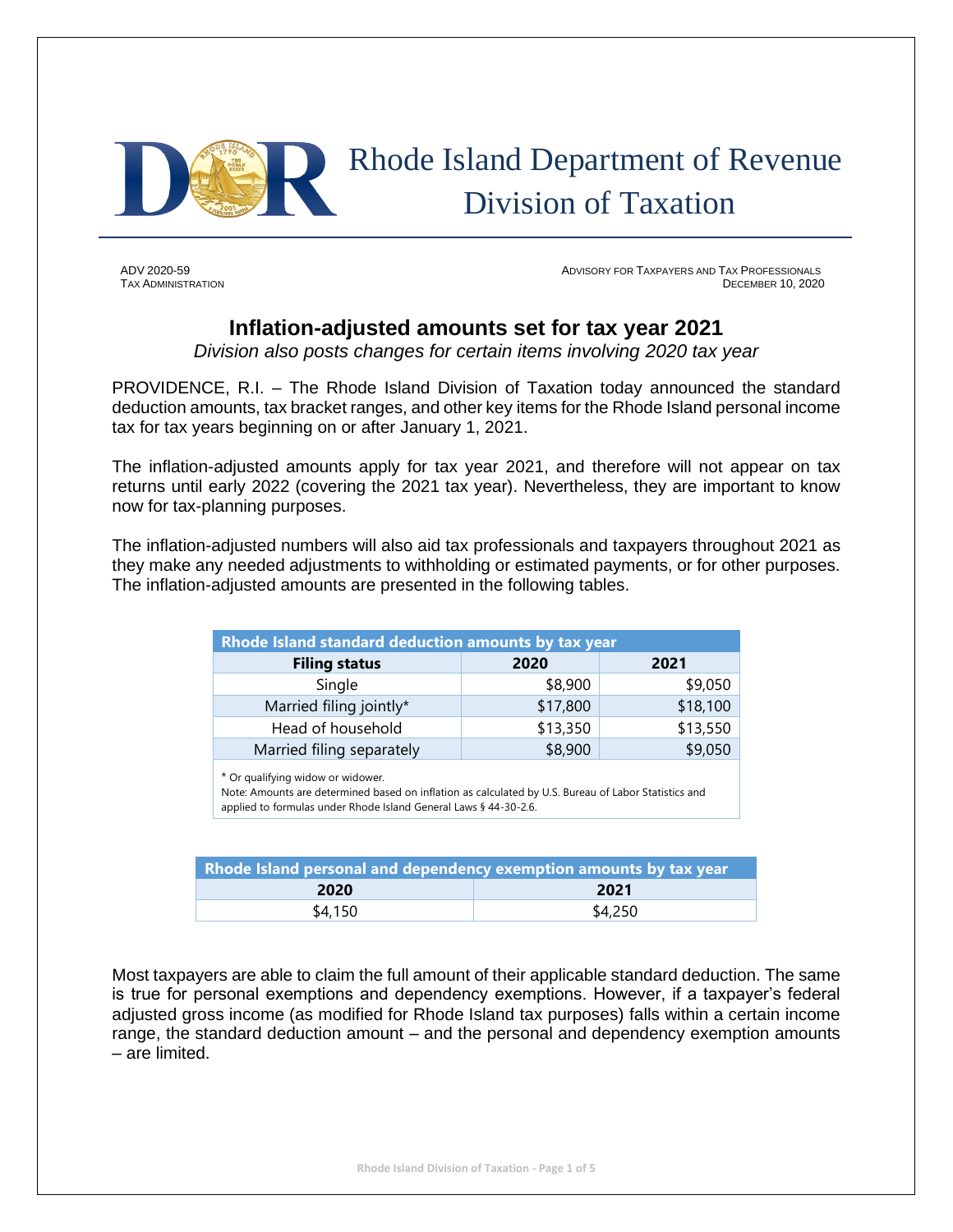If income exceeds the range, the taxpayer cannot claim a standard deduction or personal or dependency exemption amount. The income ranges are listed in the following table.

| Phase-out range for standard deduction, exemption amounts by tax year                                         |                        |  |  |  |  |
|---------------------------------------------------------------------------------------------------------------|------------------------|--|--|--|--|
| 2020                                                                                                          | 2021                   |  |  |  |  |
| \$207,700 to \$231,500                                                                                        | \$210,750 to \$234,750 |  |  |  |  |
| Phaseout increment (amount used in computing phaseout), which was \$5,950 for 2020, will be \$6,000 for 2021. |                        |  |  |  |  |

### **Personal income tax: uniform rate schedule**

The Division of Taxation has recalculated tax bracket ranges for tax year 2021, as required by statute. The changes were made to the Rhode Island personal income tax's uniform tax rate schedule, which is used by all filers.

If the dollar figures in tax brackets remained constant, a taxpayer might be bumped into a higher bracket solely because of an annual wage increase that is intended to help the worker keep pace with inflation -- an outcome often referred to as "bracket creep." To help offset the effects of bracket creep, the General Assembly adopted a provision that requires the tax brackets to be adjusted annually with inflation. (Standard deduction and exemption amounts are adjusted in similar fashion.) The effect can be seen in the following two tables: one for tax year 2020, the other for tax year 2021.

|                 | Uniform tax rate schedule for tax year 2020 (personal income tax) |   |              |          |                        |                       |  |  |
|-----------------|-------------------------------------------------------------------|---|--------------|----------|------------------------|-----------------------|--|--|
| Taxable income: |                                                                   |   |              |          |                        |                       |  |  |
|                 | Over                                                              |   | But not over | Pay      | + percent on<br>excess | of the amount<br>over |  |  |
| \$              | 0                                                                 | S | 65,250       | S        | 3.75%                  |                       |  |  |
|                 | 65,250                                                            |   | 148,350      | 2,446.88 | 4.75%                  | 65,250                |  |  |
|                 | 148,350                                                           |   |              | 6,394.13 | 5.99%                  | 148,350               |  |  |

| Uniform tax rate schedule for tax year 2021 (personal income tax) |         |   |              |          |                        |   |                       |  |
|-------------------------------------------------------------------|---------|---|--------------|----------|------------------------|---|-----------------------|--|
| Taxable income:                                                   |         |   |              |          |                        |   |                       |  |
|                                                                   | Over    |   | But not over | Pay      | + percent on<br>excess |   | of the amount<br>over |  |
|                                                                   |         | S | 66,200       | S        | 3.75%                  | S |                       |  |
|                                                                   | 66,200  |   | 150,550      | 2,482.50 | 4.75%                  |   | 66,200                |  |
|                                                                   | 150,550 |   |              | 6,489.13 | 5.99%                  |   | 150,550               |  |

**Rhode Island Division of Taxation - Page 2 of 5**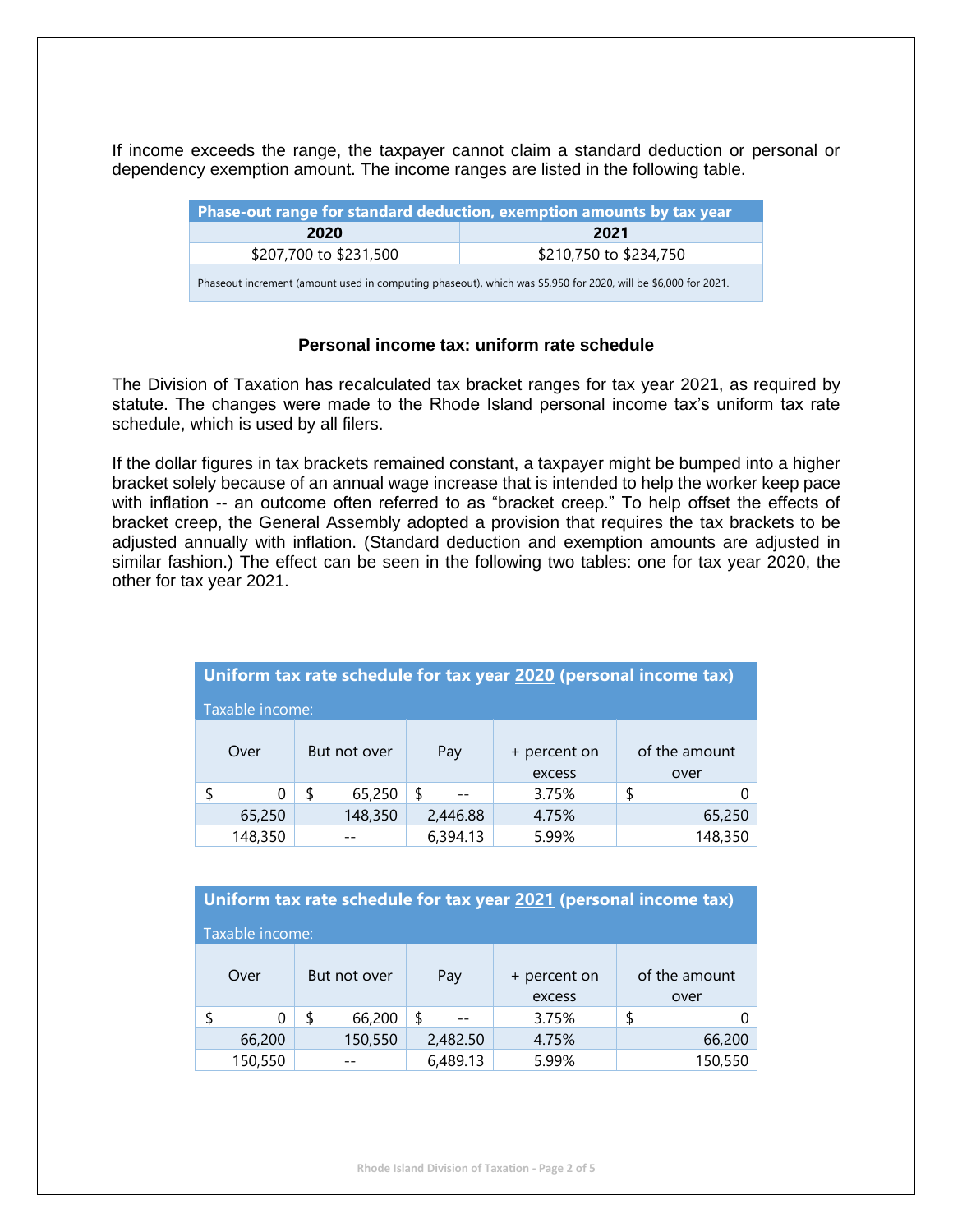#### **Trusts and estates: income tax rate schedule**

The Division of Taxation has posted the income tax rate schedule for 2021 that will be used by fiduciaries for many trusts and estates.

As a convenience, tables for tax year 2020 and tax year 2021 appear below.

| Income tax rate schedule for tax year 2020 (trusts and estates) |    |              |        |       |                        |   |                       |
|-----------------------------------------------------------------|----|--------------|--------|-------|------------------------|---|-----------------------|
| Taxable income:                                                 |    |              |        |       |                        |   |                       |
| Over                                                            |    | But not over |        | Pay   | + percent on<br>excess |   | of the amount<br>over |
| \$<br>0                                                         | \$ | 2,600        | \$     |       | 3.75%                  | S | 0                     |
| 2,600                                                           |    | 8,300        |        | 97.50 | 4.75%                  |   | 2,600                 |
| 8,300                                                           |    |              | 368.25 |       | 5.99%                  |   | 8,300                 |

Table is for non-grantor trusts and non-bankruptcy estates. To calculate income tax for grantor trusts and bankruptcy estates, use personal income tax table.

| Income tax rate schedule for tax year 2021 (trusts and estates)                                                                                                  |                                   |   |              |   |       |                        |   |                       |
|------------------------------------------------------------------------------------------------------------------------------------------------------------------|-----------------------------------|---|--------------|---|-------|------------------------|---|-----------------------|
| Taxable income:                                                                                                                                                  |                                   |   |              |   |       |                        |   |                       |
|                                                                                                                                                                  | Over                              |   | But not over |   | Pay   | + percent on<br>excess |   | of the amount<br>over |
|                                                                                                                                                                  | 0                                 | S | 2,650        | S |       | 3.75%                  | S |                       |
|                                                                                                                                                                  | 2,650                             |   | 8,450        |   | 99.38 | 4.75%                  |   | 2,650                 |
|                                                                                                                                                                  | 374.88<br>5.99%<br>8,450<br>8,450 |   |              |   |       |                        |   |                       |
| Table is for non-grantor trusts and non-bankruptcy estates. To calculate income tax for grantor trusts and<br>bankruptcy estates, use personal income tax table. |                                   |   |              |   |       |                        |   |                       |

#### **Withholding tables, W-4 withholding certificate**

By December 31, 2020, the Division of Taxation plans to post on its website the booklet of income tax withholding tables for tax year 2021. Employers use the tables to calculate how much to withhold from an employee's pay for Rhode Island personal income tax purposes.

The booklet will also include a copy of the 2021 version of Form RI W-4, "Employee's Withholding Allowance Certificate." Both documents will be available via the following website: [http://www.tax.ri.gov/taxforms/withholding.php.](http://www.tax.ri.gov/taxforms/withholding.php)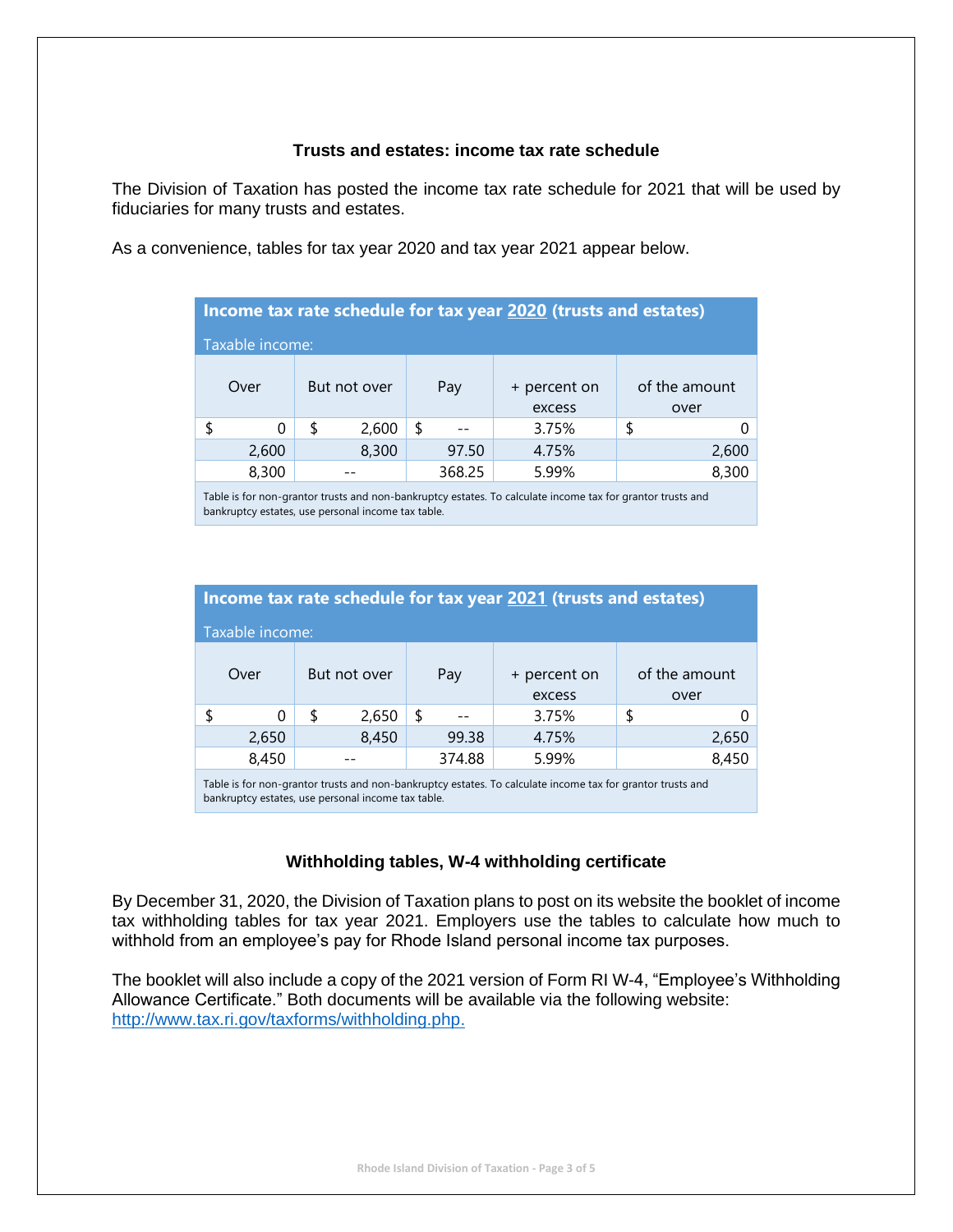# **THE FOLLOWING ITEMS ARE FOR THE 2020 TAX YEAR**

#### **Social Security and pension modification amounts for TY 2020**

The Division of Taxation has set key numbers associated with the Social Security and pension/annuity/401(k) modifications for the 2020 tax year. The Division has also established the maximum credit amount for the statewide property-tax relief credit (Form RI-1040H) for the 2020 tax year. These numbers apply retroactively to the tax year beginning on or after January 1, 2020, and will appear on forms and instructions during the filing season which begins in January 2021.

SOCIAL SECURITY

Rhode Island legislation enacted in 2015 established a new modification involving the personal income tax. Effective for tax years beginning on or after January 1, 2016, the modification decreases federal adjusted gross income for Rhode Island purposes for qualifying taxpayers who receive Social Security benefits. In general, a taxpayer is eligible for the modification if all three of the following conditions are met:

- The taxpayer's federal adjusted gross income (AGI) includes taxable income from Social Security;
- The taxpayer has reached "full retirement age" as defined by the Social Security Administration; and
- The taxpayer's federal AGI is below a certain amount (see table below).

| Social Security modification - income limits by tax year                                                                  |           |           |  |  |  |  |
|---------------------------------------------------------------------------------------------------------------------------|-----------|-----------|--|--|--|--|
| <b>Filing status</b>                                                                                                      | 2019      | 2020      |  |  |  |  |
| Single                                                                                                                    | \$85,150  | \$86,350  |  |  |  |  |
| Married filing jointly*                                                                                                   | \$106,400 | \$107,950 |  |  |  |  |
| Head of household                                                                                                         | \$85,150  | \$86,350  |  |  |  |  |
| Married filing separately                                                                                                 | \$85,150  | \$86,375  |  |  |  |  |
| * Or qualifying widow or widower. For more information on this modification, see Rhode Island General<br>l aws § 44-30-12 |           |           |  |  |  |  |

PENSIONS, 401(K) PLANS, MILITARY RETIREMENT PAY, ANNUITIES, ETC.

Rhode Island legislation enacted in 2016 established a new modification involving the personal income tax. Effective for tax years beginning on or after January 1, 2017, the modification decreases federal adjusted gross income for Rhode Island purposes for qualifying taxpayers who receive income from 401(k) plans, 403(b) plans, military retirement pay, private‐sector pensions, federal government pensions, state government pensions, local government pensions, federal Thrift Savings Plan, annuities, and/or certain other sources.